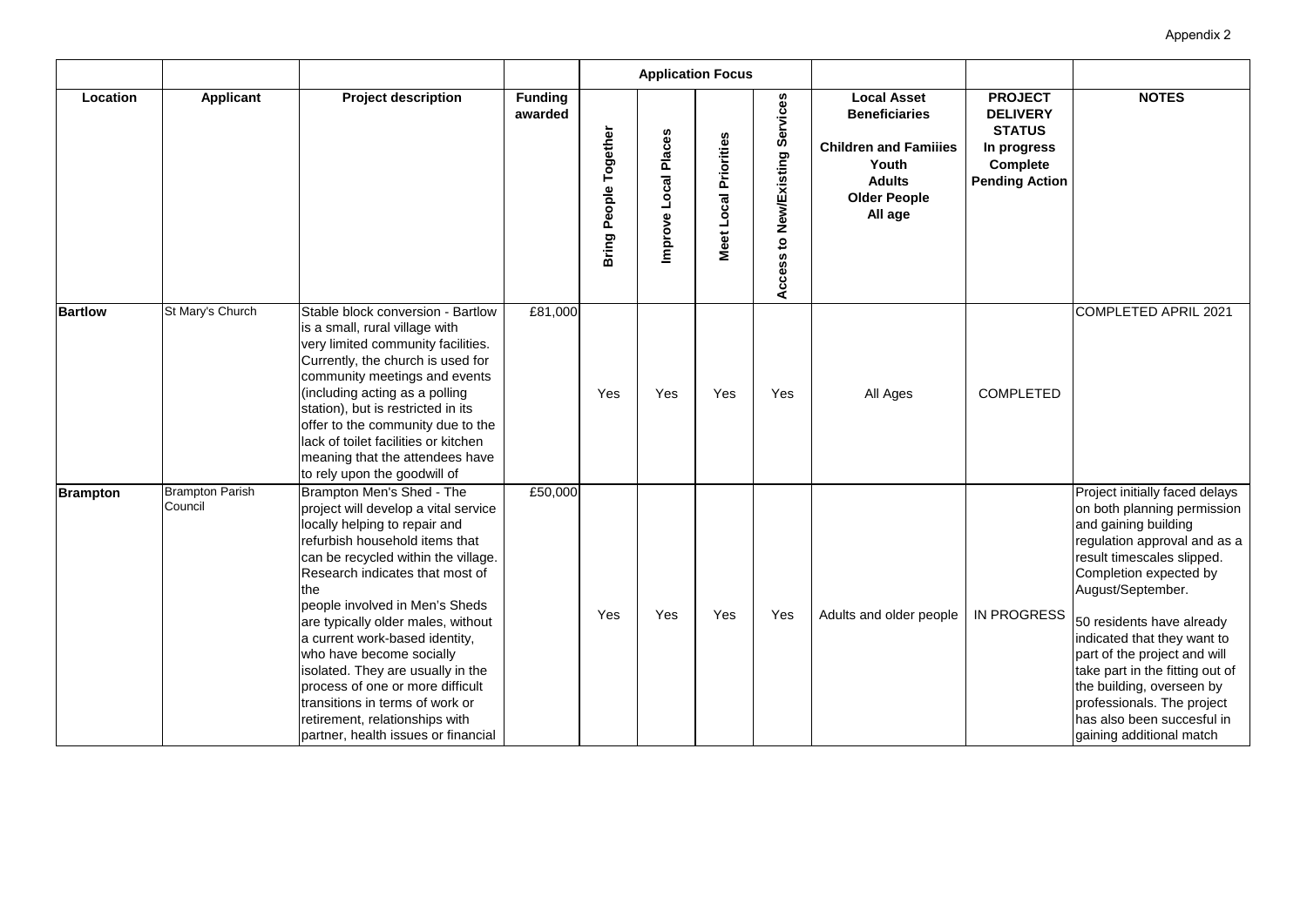| <b>Burwell</b>      | <b>Burwell Parish Council</b>                         | Refurbishment of Gardiner Hall -<br>This project will bring the facility<br>up to modern standards in order<br>to further widen its appeal and<br>usage within this growing village<br>in order to continue to meet<br>demand, whilst ensuring that it<br>benefits from all aspects of<br>modern technology. The<br>improvements will achieve the<br>environmental standards set by<br>the parish council and reduce its                                          | £131,125 | Yes | Yes | Yes | Yes | All ages                     | <b>PENDING</b>     | A planning applicaiton<br>submitted in December<br>needed to be resibmitted and<br>the outcome is expected end<br>of June.<br>Building/site surveys have<br>been carried out and once<br>planning is approved<br>construction will commence.                                              |
|---------------------|-------------------------------------------------------|-------------------------------------------------------------------------------------------------------------------------------------------------------------------------------------------------------------------------------------------------------------------------------------------------------------------------------------------------------------------------------------------------------------------------------------------------------------------|----------|-----|-----|-----|-----|------------------------------|--------------------|-------------------------------------------------------------------------------------------------------------------------------------------------------------------------------------------------------------------------------------------------------------------------------------------|
| <b>Cambourne</b>    | <b>Cambourne Town</b><br>Council                      | carbon footprint reduce running.<br>Cambourne Youth Building - In<br>2006, a temporary youth building<br>was erected with the expectation<br>of a permanent replacements<br>within 5 years. The same<br>temporary building remains and is<br>now in poor condition and unable<br>to meet the growing demands of<br>the town.<br>The town council has worked<br>closely with local residents and<br>Romsey Mill to develop proposals                               | £237,000 | Yes | Yes | Yes | Yes | <b>Youth Focus</b>           | <b>IN PROGRESS</b> | Project match funded by the<br>Town Council and is<br>conditional on a loan from<br>Government. As a result of<br>the pandemic, MHCLG took<br>much longer than expected<br>to approve the loan, which is<br>now in place. Construction is<br>expected to be complete in<br>December 2021. |
| <b>Christchurch</b> | Centre                                                | Christchurch Community Outdoor equipment - This project<br>seeks to install a<br>covered patio area to the<br>community centre. This will<br>increase the capacity of the hall in<br>the summer, by providing a<br>waterproof seating area, making<br>the building more attractive to<br>summer bookings and improving<br>the financial viability. The<br>covering will allow for outdoor<br>electrical items to be used, such<br>as PA systems and will serve as | £15,000  | Yes | Yes | No  | Yes | All ages                     | <b>COMPLETED</b>   | A contractor has been<br>appointed in February and<br>expects the project to<br>complete by the end of May.                                                                                                                                                                               |
| <b>Eversden</b>     | <b>Eversden Recreation</b><br><b>Ground Committee</b> | Playground refurbishment - The<br>Eversden children's playground<br>was built approximately 20 years<br>ago and is now at a stage where<br>an overhaul of the equipment is<br>required. This is particularly the<br>case with the tiled flooring which<br>needs repair alongside                                                                                                                                                                                  | £20,000  | Yes | Yes | Yes | Yes | <b>Children and Families</b> | <b>IN PROGRESS</b> | At last update the volunteer<br>committee have been<br>exploring resurfacing options<br>for the children's playground.<br>There is now a confirmed<br>supplier for the wheelchair-<br>friendly roundabout and<br>other equipment is also                                                  |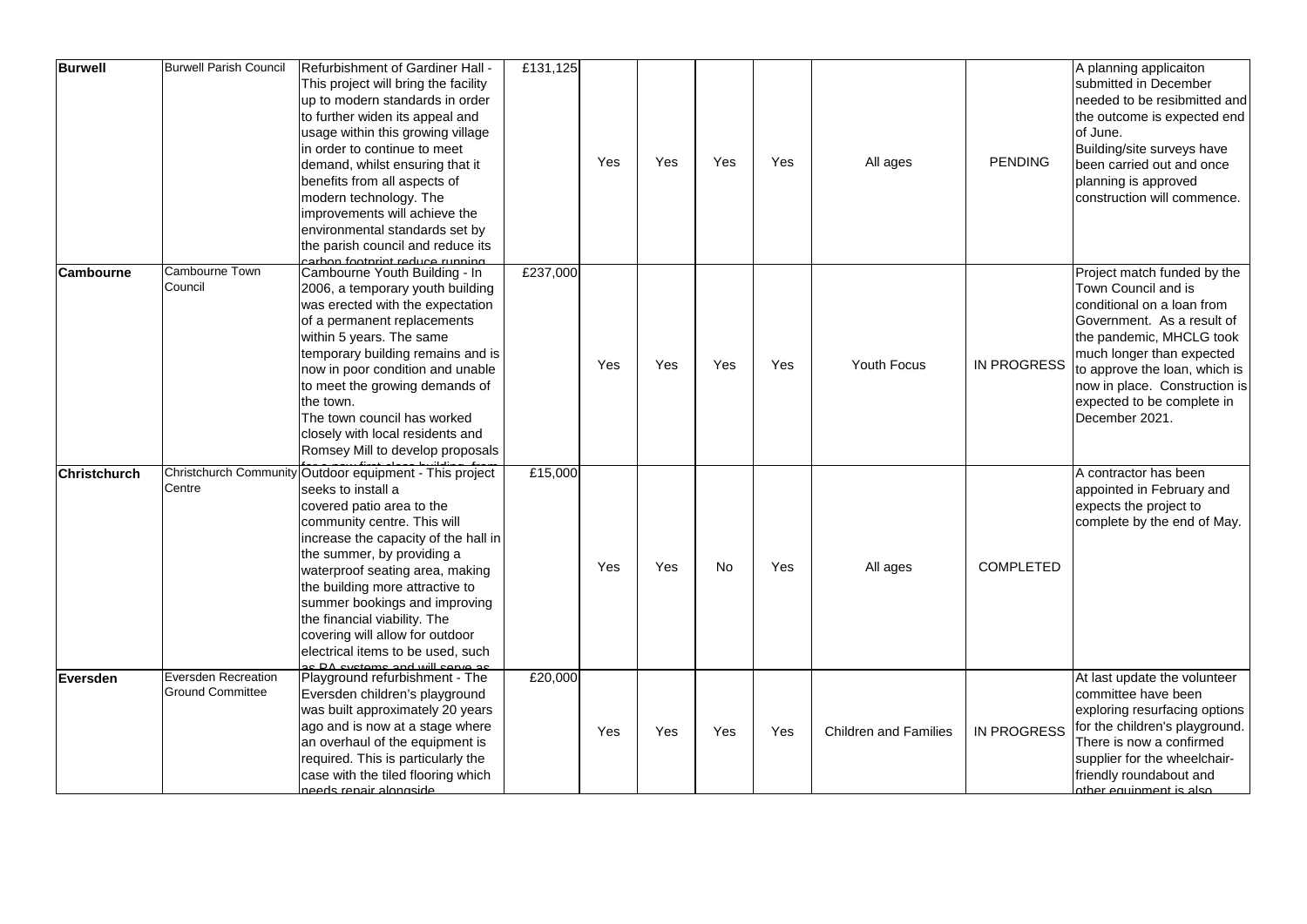| Fenstanton           | Fenstanton Village Hall<br><b>Trust</b> | Fenstanton Community Hub - .<br>Fenstanton currently has no<br>community meeting space, other<br>than an oversubscribed church<br>hall. The<br>village has been without a village<br>hall since 2005, when the<br>previous building was closed due<br>to poor repair. More recently,<br>Fenstanton has expanded with<br>new homes built upon the site of<br>the former Dairy Crest milk | £500,000 | Yes | Yes | Yes       | Yes | All Ages | <b>PENDING</b>     | Outline planning permission<br>is in place and full planning<br>permission is being<br>progressed. A project<br>manager has been appointed<br>and is currently developing a<br>detailed programme.<br>Contracts on the land have<br>been exchanged and the site<br>cleared ready for work to<br>begin when contracts<br>complete (expected July        |
|----------------------|-----------------------------------------|-----------------------------------------------------------------------------------------------------------------------------------------------------------------------------------------------------------------------------------------------------------------------------------------------------------------------------------------------------------------------------------------|----------|-----|-----|-----------|-----|----------|--------------------|--------------------------------------------------------------------------------------------------------------------------------------------------------------------------------------------------------------------------------------------------------------------------------------------------------------------------------------------------------|
|                      |                                         | processing plant. Planning<br>permission for the development<br>included a provision for a new                                                                                                                                                                                                                                                                                          |          |     |     |           |     |          |                    | $2021$ ).<br><b>Grant agreement and</b><br>payment schedule will be                                                                                                                                                                                                                                                                                    |
| <b>Friday Bridge</b> | <b>Tower Hall</b>                       | <b>Toilet Extension/Heating</b><br>upgrade/Solar Panels - The<br>project will upgrade the facilities<br>at its venue, which have become<br>dated and have in some<br>instances deterred community<br>bookings. The village has a<br>small community with limited<br>services within the village and<br>therefore<br>relies upon the hall for community                                  | £36,000  | Yes | Yes | <b>No</b> | Yes | All Ages | <b>IN PROGRESS</b> | Significant structural<br>problems encountered on<br>site at the beginning led to<br>advice being sought and<br>remedial work undertaken to<br>allow the project to continue.<br>Tender packs designed and<br>sent to contractors with 2<br>good applications receieve<br>and a tender analysis is<br>underway.<br><u> Crant agroomant is in place</u> |
| Girton               | <b>Girton Parish Council</b>            | functions. Match funding of<br> Remodel and extension of Girton<br>Pavilion - The pavilion is the hub<br>for the village, providing a wide<br>range of sporting and leisure<br>activities for local people. he<br>project proposes to extend the<br>building to provide a larger hall,<br>relocate the parish office to the<br>around floor to improve disability                       | £275,000 | Yes | Yes | Yes       | Yes | All Ages | <b>IN PROGRESS</b> | The project had delays in<br>receiving planning<br>permission. Project<br>securing project manager<br>and detailed delivery<br>programme. Project<br>progressing well expected to<br>take 6-7 months to complete.                                                                                                                                      |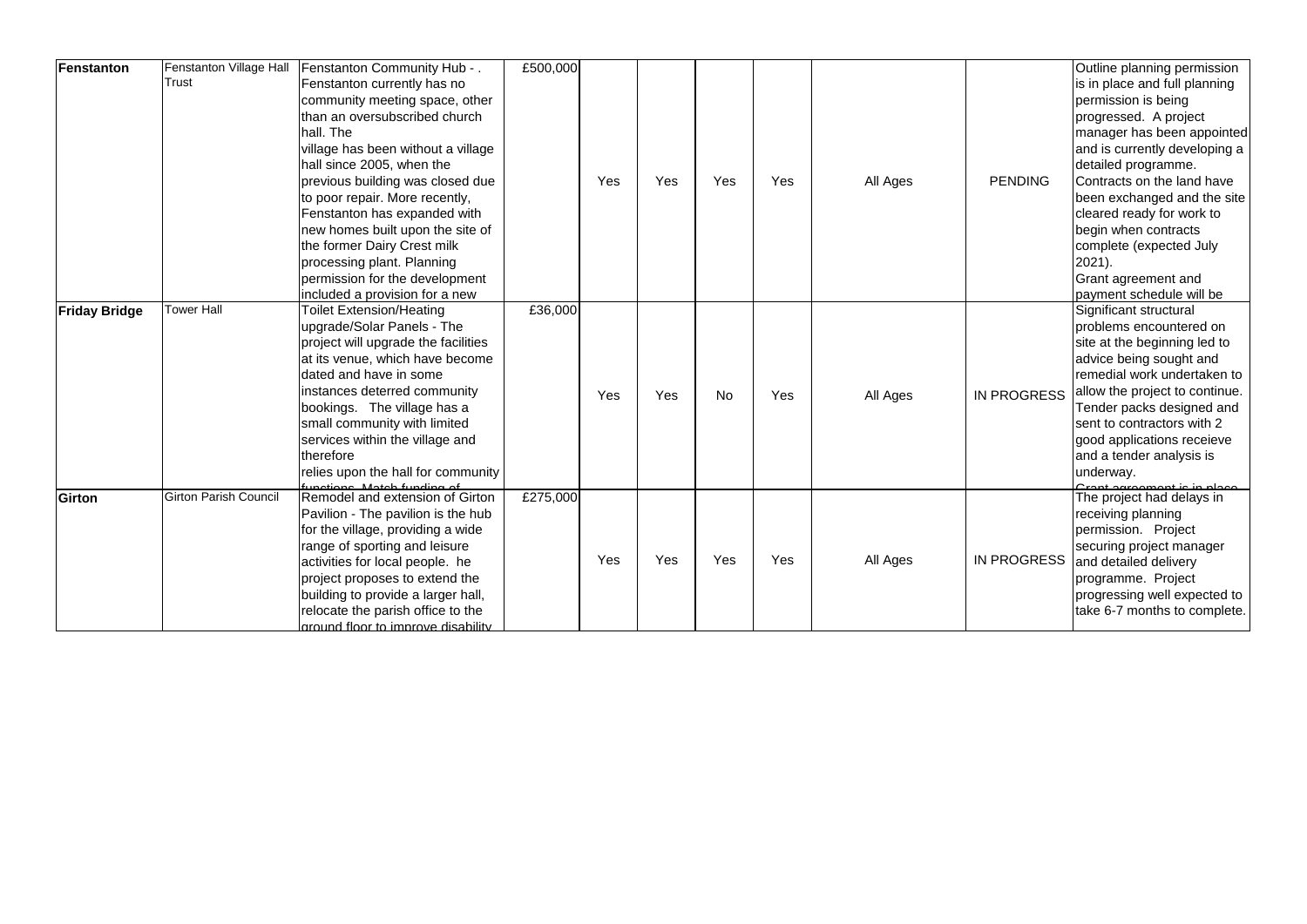|                              | <b>Godmanchester</b> Godmanchester Sports<br><b>Football Association</b><br>Trust | Improvements to the club house<br>and access road - The football<br>club is<br>located at the edge of the town<br>and close to a large, new housing<br>development. The town is set to<br>expand by an estimated 2,000<br>residents over the coming years<br>through the new development,<br>and will have no access to social<br>or community facilities within this<br>part of the town. The football club<br>is already a popular venue,<br>hosting 16 sports teams and<br>supporting a wide range of                                                                                                                                                    | £220,000 | Yes | Yes | <b>No</b> | Yes | All Ages                | <b>IN PROGRESS</b> | The applicant is taking the<br>project in two stages, first is<br>the clubhouse extension,<br>which is on track to be<br>completed mid July 2021.<br>Regular updates have been<br>provided by the project lead.<br>Grant agreement in place<br>and payments made in<br>accordance with payment<br>schedule, linked to<br>completion of project<br>milestones.<br>The second part project is                                                                                                                              |
|------------------------------|-----------------------------------------------------------------------------------|-------------------------------------------------------------------------------------------------------------------------------------------------------------------------------------------------------------------------------------------------------------------------------------------------------------------------------------------------------------------------------------------------------------------------------------------------------------------------------------------------------------------------------------------------------------------------------------------------------------------------------------------------------------|----------|-----|-----|-----------|-----|-------------------------|--------------------|--------------------------------------------------------------------------------------------------------------------------------------------------------------------------------------------------------------------------------------------------------------------------------------------------------------------------------------------------------------------------------------------------------------------------------------------------------------------------------------------------------------------------|
|                              | Godmanchester Godmanchester Town<br>Council                                       | <b>Godmanchester Community</b><br>Nursery - The plant nursery in<br>Godmanchester transferred from<br>the District Council to the Town<br>Council in April 2020. This is a<br>popular community asset within<br>the town, holding social events<br>and providing many volunteering<br>opportunities for people to come<br>together and deliver positive<br>outcomes for mental and physical<br>health. The Town Council is keen<br>to invest into the site to provide<br>improved facilities, including<br>improving gas and solar electricity<br>to greenhouses and poly tunnels.<br>The project will also improve<br>access to the site, particularly for | £190,000 | Yes | Yes | <b>No</b> | Yes | Adults and older people | <b>PENDING</b>     | Original tenders were<br>received but considered to<br>provide little value for money<br>and would not deliver the<br>ambition of the project. The<br>project has been re-scoped<br>and designed moving from 1<br>temporary building to 3<br>smaller, permenant<br>buildings. As a result,<br>planning permission will not<br>be required.<br>New tenders due late June<br>2021 for the main building.<br>Meanwhile good progress<br>being made to plan the<br>remaining works including<br>moving the large polytunnel. |
| Gorefield,<br><b>Wisbech</b> | Gorefield Parish Council                                                          | Gorefield Community Hall and<br>Sports Pavilion - extension of the<br>pavilion to allow for additional<br>community functions and<br>bookings, including expansion of<br>the youth club. Match funding of<br>£60k provided.                                                                                                                                                                                                                                                                                                                                                                                                                                 | £198,000 | Yes | Yes | <b>No</b> | Yes | <b>Youth Focus</b>      | <b>IN PROGRESS</b> | The project progressed well<br>and most of the work<br>completed in May and June<br>with a few small tasks being<br>dealt with at time of writing<br>prior to building control sign<br>off end of June 2021<br>Grant agreement and<br>payment schedule in place.                                                                                                                                                                                                                                                         |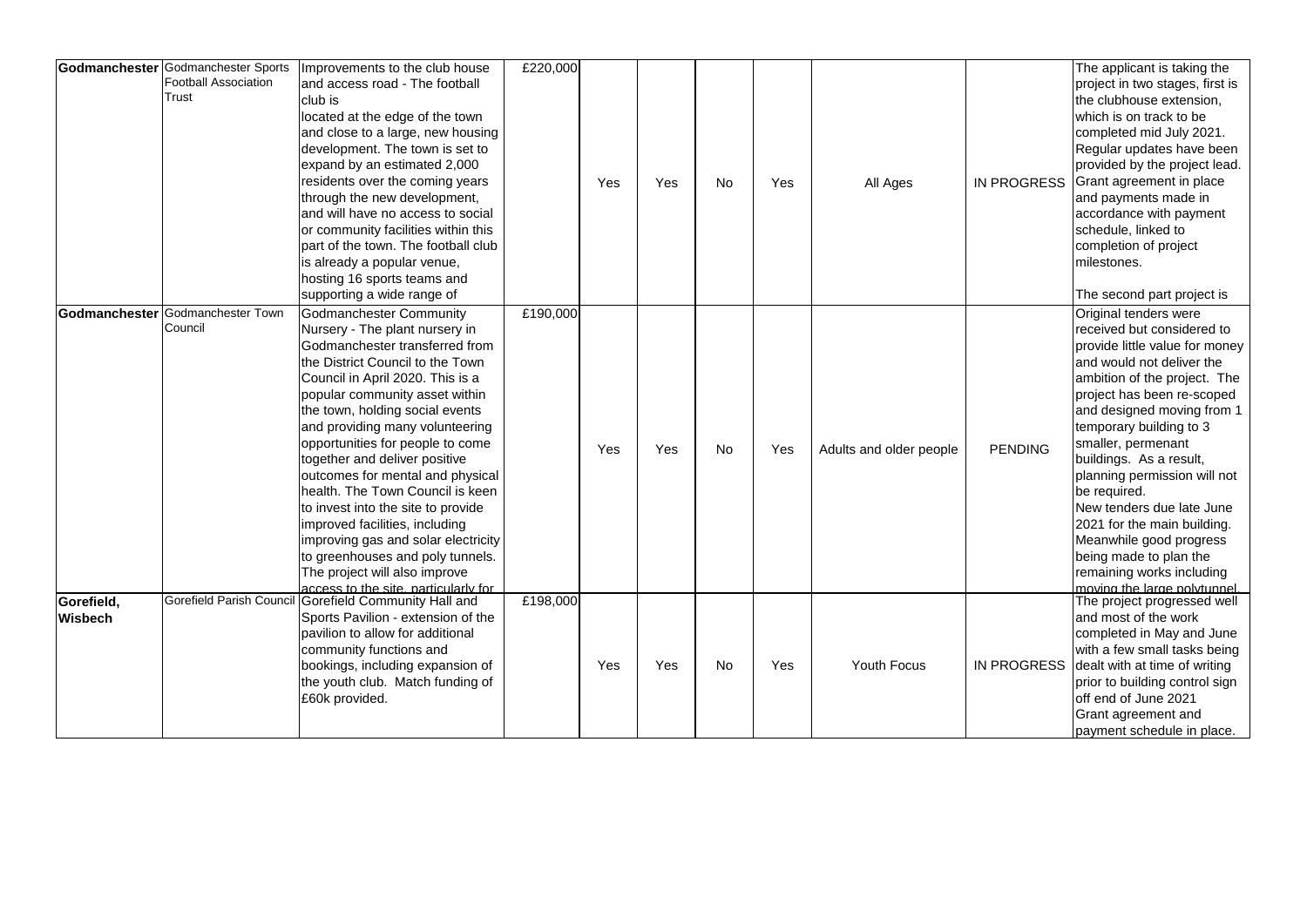| <b>Gt Shelford</b> | <b>Stapleford and Shelford</b><br><b>Youth Initative</b> | Youth Centre refurbishment - The<br>project will involve work on<br>flooring, walls and ceiling, as well<br>as interior fitments, furniture,<br>equipment and kitchen area. This<br>builds on the initial superficial<br>refurbishment undertaken since<br>the charity has taken on the<br>space full time in 2019 from Great<br><b>Shelford Parish Council</b> | £12,000  | Yes | Yes | Yes | Yes       | Youth    | <b>IN PROGRESS</b> | The Youth Centre<br>Refurbishment project is<br>progressing well. Following<br>the "destructive" element of<br>the work, ripping out wall and<br>ceiling panels and flooring,<br>inspections revealed<br>additional essential remedial<br>roof and electrical works<br>were needed on the building           |
|--------------------|----------------------------------------------------------|-----------------------------------------------------------------------------------------------------------------------------------------------------------------------------------------------------------------------------------------------------------------------------------------------------------------------------------------------------------------|----------|-----|-----|-----|-----------|----------|--------------------|--------------------------------------------------------------------------------------------------------------------------------------------------------------------------------------------------------------------------------------------------------------------------------------------------------------|
| <b>Gt Shelford</b> | <b>Gt Shelford Parish</b><br>Council                     | <b>Gt Shelford Playscape - Great</b><br>Shelford's recreation ground has<br>poor play provision for children<br>and young people. Local surveys<br>showed that residents view the<br>current equipment as dated and<br>in poor repair, with toddlers,<br>teenagers and people with<br>additional needs not being                                                | £109,000 | Yes | Yes | Yes | Yes       | All Ages | <b>PENDING</b>     | This project was only part<br>funded from CCC and the<br>Parish Council has been<br>exploring additional areas of<br>match funding. Two<br>applications have been made<br>to FCC and Amey.<br>A contractor has already                                                                                       |
| <b>Hauxton</b>     | <b>Hauxton Parish Council</b>                            | Hauxton Village Hall - The village<br>has no pub, shop or<br>anywhere for people to come<br>together and socialise other than<br>an old and small village hall.<br>Given the growth of the village<br>and condition of the building, the<br>hall was not able to meet the<br>needs of its residents and was                                                     | £88,855  | Yes | Yes | Yes | Yes       | All Ages | <b>COMPLETED</b>   | The building was completed<br>and handed over in October<br>2020. Usage of the building<br>has been limited due to<br>Covid restrictions, however<br>there has been plenty of<br>local interest and expectation<br>once Covid restrictions are<br>lifted.                                                    |
| <b>Hilton</b>      | <b>Hilton Village Hall</b>                               | New sounds equipment - The<br>village hall is well used within the<br>village,<br>with over 500 bookings a year. A<br>problem with the hall has been<br>the<br>poor natural acoustics of the<br>building compounded by the lack<br>of a PA<br>system; this issue is especially                                                                                  | £10,000  | Yes | Yes | Yes | <b>No</b> | All Ages | <b>COMPLETED</b>   | Completed in April 21 and<br>the Chair of the Village Hall<br>looks forward to opening<br>once Covid restrictions allow.<br>The sound system is<br>expected to be used at a<br>community event currently<br>being planned for July 2021.<br>Final monitoring report will be<br>returned once first event has |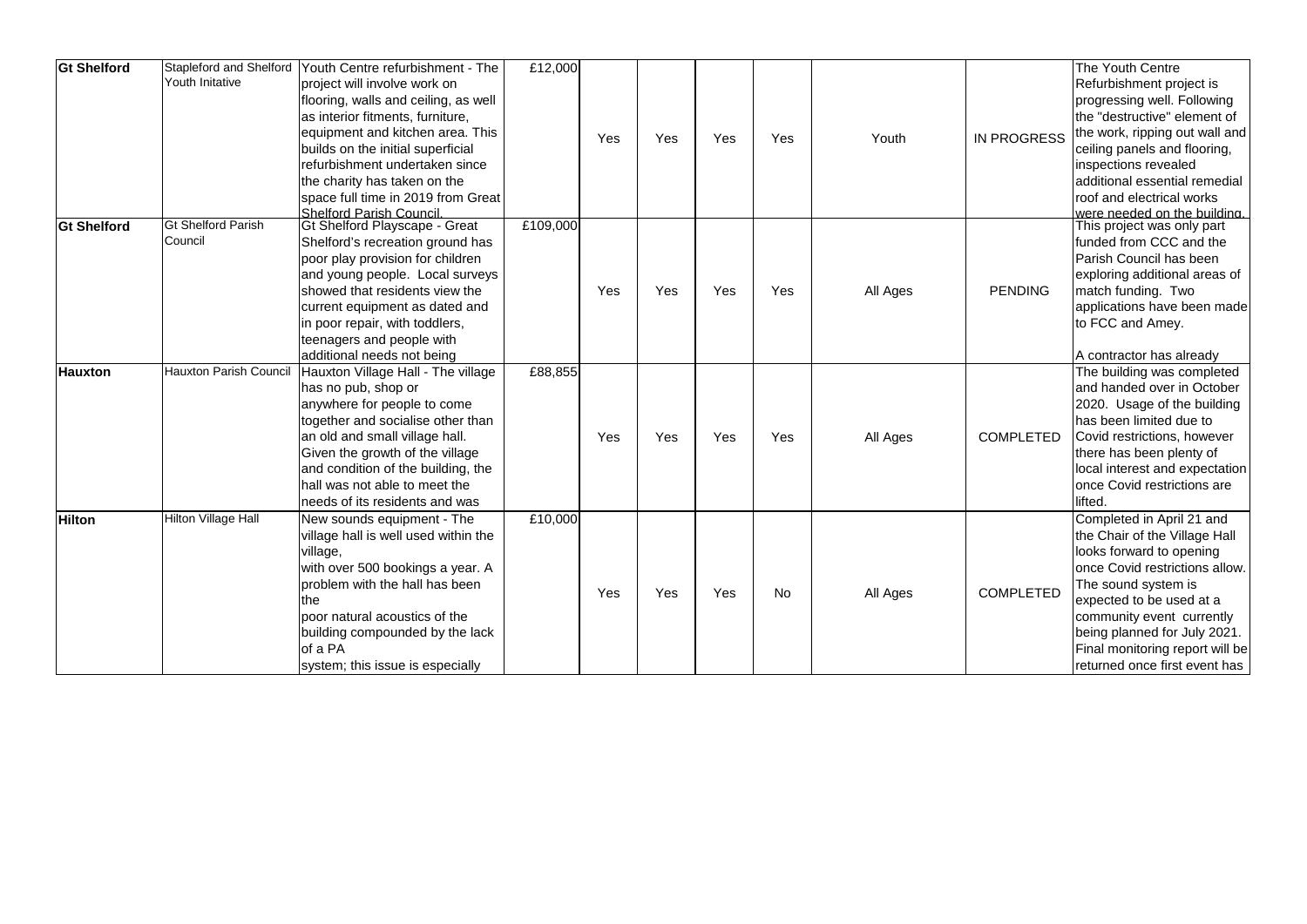| Kimbolton    | Kimbolton Parish<br>Council     | Provision of a humpbacked<br>crossing - The project is to<br>construct a safe pedestrian<br>crossing on the B645 Thrapston<br>Road to enable pedestrian traffic<br>to safely cross the B645 which is<br>a busy road connecting St Neots<br>to Higham Ferrars. A humped<br>pedestrian crossing will enable<br>pedestrians to safely cross the<br>road, either on foot, in a<br>wheelchair or on a motorised                                                                                                      | £23,591  | Yes | Yes | Yes       | <b>No</b> | All Ages                     | <b>PENDING</b>     | Work has been delayed to<br>due to issues with electric<br>connection and costs are<br>higher than initially predicted.<br>Support is being provide by<br>an officer from<br>Cambridgeshire Highways<br>with the aim of progressing<br>the project under current<br>funding.<br>Grant agreement with<br>payment schedule will be put                                                                                                                                  |
|--------------|---------------------------------|-----------------------------------------------------------------------------------------------------------------------------------------------------------------------------------------------------------------------------------------------------------------------------------------------------------------------------------------------------------------------------------------------------------------------------------------------------------------------------------------------------------------|----------|-----|-----|-----------|-----------|------------------------------|--------------------|-----------------------------------------------------------------------------------------------------------------------------------------------------------------------------------------------------------------------------------------------------------------------------------------------------------------------------------------------------------------------------------------------------------------------------------------------------------------------|
| Littleport   | Littleport Parish Council       | Youth and Community Centre -<br>Littleport currently has no<br>appropriate<br>facilities within the village to<br>locate the youth club. The club,<br>currently<br>supports 150 children and is keen<br>to expand and develop further.<br>Within the village, there have<br>been a number of problems with<br>youth related anti-social<br>behaviour and drug related<br>issues. The development of a<br>new community hub within the                                                                           | £406,000 | Yes | Yes | Yes       | Yes       | <b>Youth Focus</b>           | <b>IN PROGRESS</b> | Planning permission has<br>been applied for and a<br>decision anticipated in July<br>2021. A detailed spec is<br>being agreed with Building<br>Control. Once construction<br>starts it is expected to take<br>approximately 5 months to<br>complete.<br>Project leads have kept CCC<br>updated throughout and a<br><b>Grant Agreement will be</b><br>developed with payment<br>schedule aligned to project                                                            |
| <b>March</b> | <b>Estover CIC</b>              | Estover Park - The project will<br>enhance the pavilion and sports<br>facilities onsite with new fencing,<br>pathways, patio, café and kitchen.<br>This will provide the venue with                                                                                                                                                                                                                                                                                                                             | £35,000  | Yes | Yes | Yes       | Yes       | All ages                     | <b>COMPLETED</b>   | Estover progressed well and<br>was completed earlier in the<br>year                                                                                                                                                                                                                                                                                                                                                                                                   |
| <b>March</b> | <b>Fenland District Council</b> | West End Park - The project aims<br>to improve four<br>sections of West End Park, March<br>through the following:<br>. Improve the route surface for<br>March Park Run. This will<br>create a hard surface for low-lying<br>parts of the route (wood edging,<br>chippings/tarmac) to safeguard<br>events in wet conditions, which<br>has<br>often led to cancellation in the<br>past.<br>II. Create a permanent tarmac<br>path from the park entrance to the<br>bandstand.<br>III. Enhance the junior play area | £75,000  | Yes | Yes | <b>No</b> | Yes       | <b>Children and Families</b> | <b>IN PROGRESS</b> | Fenland DC have submitted<br>a bid to a landfill tax credit<br>charity to supplement the<br>funding from CCF. if<br>successful, this will add value<br>to the existing award,<br>otherwise the project will still<br>go ahead with sum available<br>The funding announcement<br>is due imminently. Once<br>confirmed, tenders received<br>and accepted, work is<br>expected to take 4 weeks<br>and anticipated as being<br>completed by Summer.<br>Pathways / Fencing |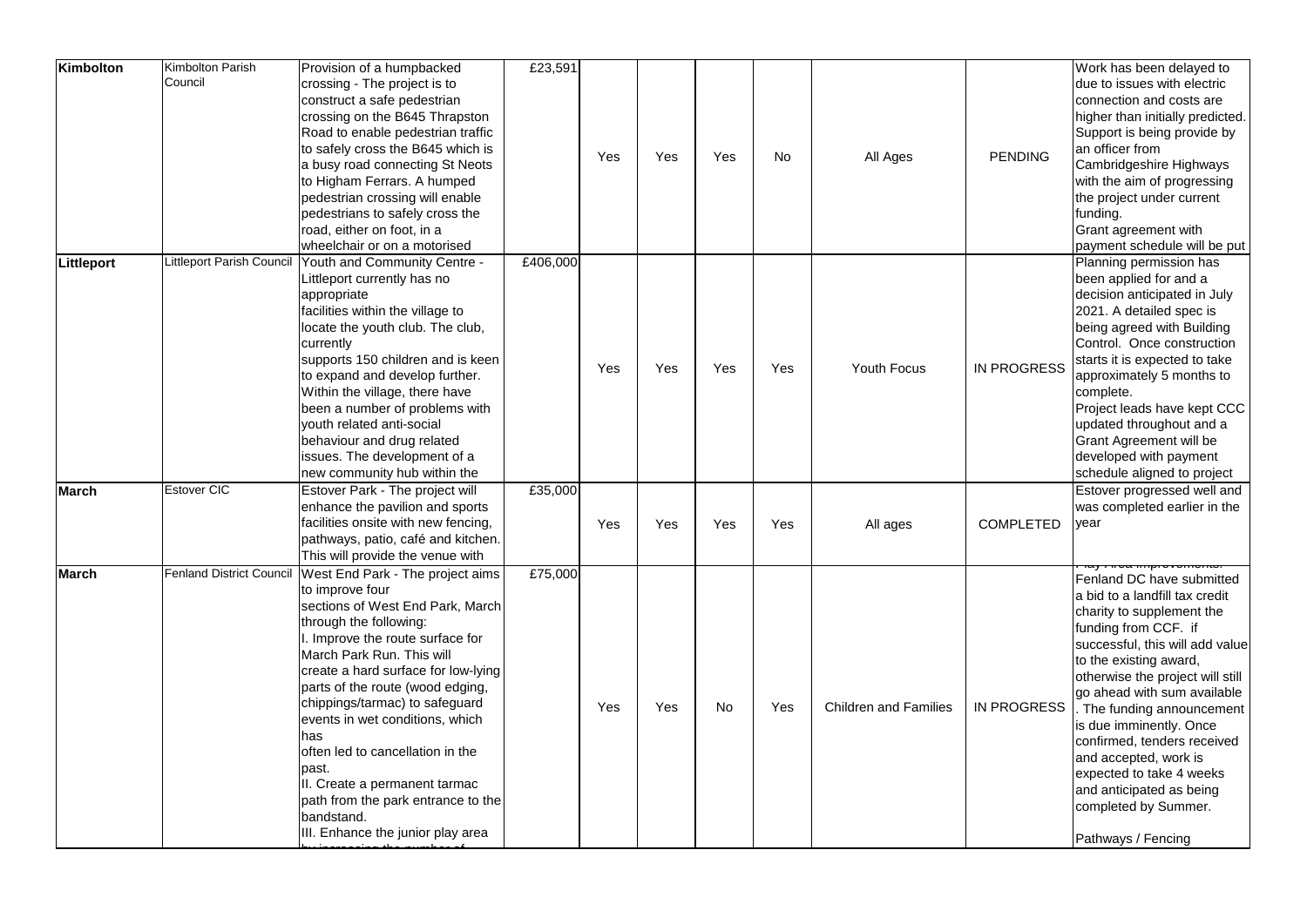| <b>March</b>    | March Sports<br>Association | New Clubhouse - This project<br>seeks to provide new changing      | £234,000 |     |     |     |           |                    |                    | An architect was<br>commissioned to design the |
|-----------------|-----------------------------|--------------------------------------------------------------------|----------|-----|-----|-----|-----------|--------------------|--------------------|------------------------------------------------|
|                 |                             | facilities for both men and                                        |          |     |     |     |           |                    |                    | project and partnership                        |
|                 |                             | women, which will allow the club                                   |          |     |     |     |           |                    |                    | funding received from Sport                    |
|                 |                             | to continue to grow and in                                         |          |     |     |     |           |                    |                    | England. The project still                     |
|                 |                             | particular, provide a significantly                                |          | Yes | Yes | Yes | Yes       | All Ages           | <b>PENDING</b>     | aims to be completed by                        |
|                 |                             | lenhanced offer to women and                                       |          |     |     |     |           |                    |                    | January 2022 although it is                    |
|                 |                             | girls. The project will also upgrade                               |          |     |     |     |           |                    |                    | expected that may slip.                        |
|                 |                             | the clubhouse, which will provide                                  |          |     |     |     |           |                    |                    | Planning permission was                        |
|                 |                             | an improved space not only for                                     |          |     |     |     |           |                    |                    | anticipaed as being                            |
|                 |                             | sports users, but also for the                                     |          |     |     |     |           |                    |                    | submitted in March and                         |
| <b>Melbourn</b> |                             | Melbourn Parish Council Melbourn Hub - This project looks          | £65,000  |     |     |     |           |                    |                    | Planning permission is now                     |
|                 |                             | to extend the current                                              |          |     |     |     |           |                    |                    | in place and a project                         |
|                 |                             | the community hub, which                                           |          |     |     |     |           | All Ages           |                    | manager recruited. Tender                      |
|                 |                             | opened in 2014. The hub is open                                    |          |     |     |     |           |                    | <b>PENDING</b>     | exercise is underway and                       |
|                 |                             | six days a week and provides a                                     |          |     |     |     |           |                    |                    | work is expected to complete                   |
|                 |                             | range of services and activities for                               |          | Yes | Yes | Yes | Yes       |                    |                    | by September 2021.                             |
|                 |                             | the village, including a volunteer                                 |          |     |     |     |           |                    |                    |                                                |
|                 |                             | run library access point, a café,                                  |          |     |     |     |           |                    |                    |                                                |
|                 |                             | meeting rooms and a timebank.                                      |          |     |     |     |           |                    |                    |                                                |
|                 |                             | The extension will allow more                                      |          |     |     |     |           |                    |                    |                                                |
| Over            | <b>Over Parish Council</b>  | services to be provided locally<br>Enhancements to Overcote - this | £25,597  |     |     |     |           |                    |                    | Project completed - The site                   |
|                 |                             | project seeks to enhance the river                                 |          |     |     |     |           |                    |                    | has is now very popular with                   |
|                 |                             | front and open space within Over                                   |          |     |     |     |           |                    |                    | a very good range of users :                   |
|                 |                             | by providing a new slipway, gravel                                 |          | Yes | Yes | Yes | <b>No</b> | All Ages           | <b>COMPLETED</b>   | open swimmers, canoes,                         |
|                 |                             | beach, paths, parking areas and                                    |          |     |     |     |           |                    |                    | kayaks, paddle boarders,                       |
|                 |                             | roadway enhancements, opening                                      |          |     |     |     |           |                    |                    | triathletes, dingy and small                   |
| Ramsey          |                             | Ramsey Neighbourhood Ramsey Pavilion - This project is             | £350,000 |     |     |     |           |                    |                    | Project lead kept CCC up to                    |
|                 | Trust                       | proposing to redevelop the                                         |          |     |     |     |           |                    |                    | date with delays experienced                   |
|                 |                             | existing                                                           |          |     |     |     |           |                    |                    | at the start of this project, but              |
|                 |                             | cricket pavilion to provide a                                      |          |     |     |     |           |                    |                    | work started mid April 2021.                   |
|                 |                             | modern sporting and community                                      |          |     |     |     |           |                    |                    | Additional delay due to an                     |
|                 |                             | hub. The proposal is to refurbish                                  |          |     |     |     |           |                    |                    | issue with one of the structral                |
|                 |                             | approximately 175 square metres                                    |          | Yes | Yes | Yes | Yes       | <b>Youth Focus</b> | <b>IN PROGRESS</b> | walls on the building - this                   |
|                 |                             | of the existing Ramsey Cricket                                     |          |     |     |     |           |                    |                    | has now been resolved but                      |
|                 |                             | Club pavilion and construct                                        |          |     |     |     |           |                    |                    | has resulted in further delay                  |
|                 |                             | approximately 100 square metres                                    |          |     |     |     |           |                    |                    | to the build and it is unlikely                |
|                 |                             | of new build extensions. This                                      |          |     |     |     |           |                    |                    | to be completed by the                         |
|                 |                             | project will breathe new life into                                 |          |     |     |     |           |                    |                    | Autumn 2021 initially                          |
|                 |                             | this existing sports club to create                                |          |     |     |     |           |                    |                    | estimated date.                                |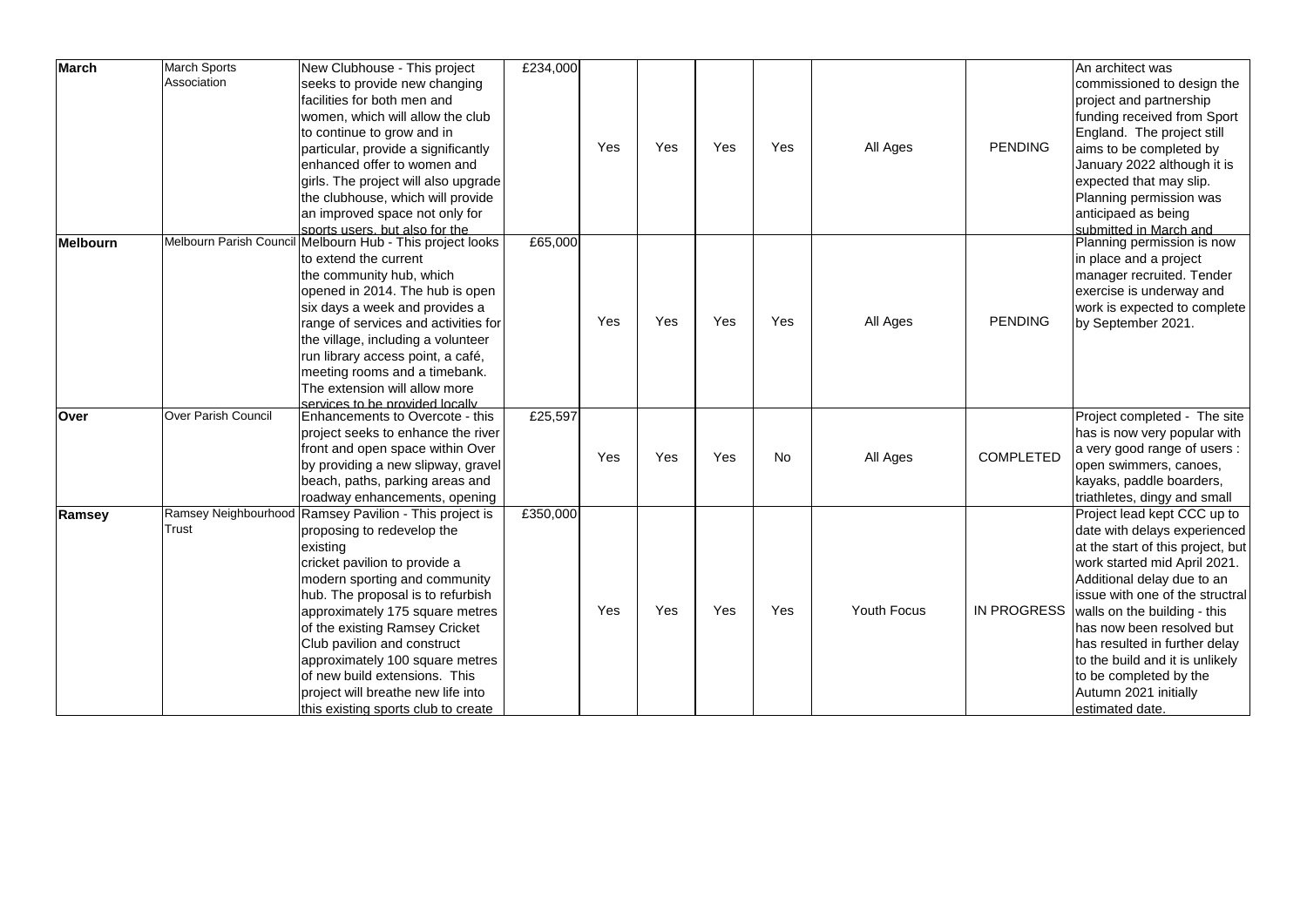| <b>Sawtry</b>  | Sawtry Youth Initiative       | Sawtry Skatepark - a project<br>running for 6 years by the Sawtry<br>Youth Project which<br>has raised over £18,000 and has<br>strong community support,<br>particularly with young<br>people in the village. There are a<br>lack of facilities within the village<br>and young people have to travel<br>several miles to other towns to<br>access skate parks. Match<br>funding of £100k is in place. | £18,000  | Yes | Yes | Yes | Yes       | <b>Youth Focus</b>           | <b>IN PROGRESS</b> | The lead for the project was<br>transferred to the Parish<br>Council . Work is expected<br>to be completed in summer.                                                                                                                                                                             |
|----------------|-------------------------------|--------------------------------------------------------------------------------------------------------------------------------------------------------------------------------------------------------------------------------------------------------------------------------------------------------------------------------------------------------------------------------------------------------|----------|-----|-----|-----|-----------|------------------------------|--------------------|---------------------------------------------------------------------------------------------------------------------------------------------------------------------------------------------------------------------------------------------------------------------------------------------------|
| <b>Sawtry</b>  | Caresco                       | Sawtry Mancave - This project is<br>using a former disused council<br>building<br>land has created a successful<br>Mancave project where the local<br>community<br>repairs/recycles items for<br>community use. The project<br>supports men with a range of                                                                                                                                            | £41,500  | Yes | Yes | Yes | <b>No</b> | Adults and older people      | <b>IN PROGRESS</b> | Last update showed work is<br>underway, but some delays<br>due to Covid restrictions<br>Electrical work still needs to<br>be completed, but due to<br>restrictions has been limited<br>to date. A site visit is planned<br>for late June which will inform<br>further updates                     |
| <b>Soham</b>   | Viva                          | Spencer Mill - exstensive<br>refurbishment of the former mill<br>site to develop a community hub<br>and arts centre. In addition, the<br>project will upgrade the access<br>road and provide parking for 50<br>cars. £1.98m has been raised in<br>match funding, including £300k<br>via a loan from CCC.                                                                                               | £498,317 | Yes | Yes | Yes | Yes       | All Ages                     | <b>IN PROGRESS</b> | Work has progressed well<br>and work on the Theatre is<br>complete. In addition to the<br>structural and internal<br>refurbishment, a new<br>electrical substation and foul<br>water pumping station have<br>been installed.                                                                      |
| Somersham      | Somersham Parish<br>Council   | Outside childrens play equipment -<br>this project from the Parish<br>Council seeks to provide three<br>types of play equipment for both<br>younger and older children. The<br>village lacks facilities for children<br>and often means that parents                                                                                                                                                   | £32,561  | Yes | Yes | Yes | <b>No</b> | <b>Children and Families</b> | <b>COMPLETED</b>   | Awaiting completion of road<br>This project progressed well<br>and is completed.                                                                                                                                                                                                                  |
| <b>Stilton</b> | <b>Stilton Parish Council</b> | Play equipment - Community<br>surveys have identified the lack of<br>children's<br>play equipment in the village,<br>particularly for primary age<br>children. This often means that<br>parents travel to nearby towns<br>and villages to access play<br>equipment elsewhere. The parish<br>council has consulted widely with                                                                          | £37,500  | Yes | Yes | Yes | Yes       | <b>Children and Families</b> | <b>IN PROGRESS</b> | The project was initially<br>slower to start than<br>anticipated whilst a suitable<br>location was identifed and<br>confirmed. The contract with<br>the play park provider was<br>agreed in May 2021 and<br>construction starting June<br>2021. Completion on track<br>for end of September 2021. |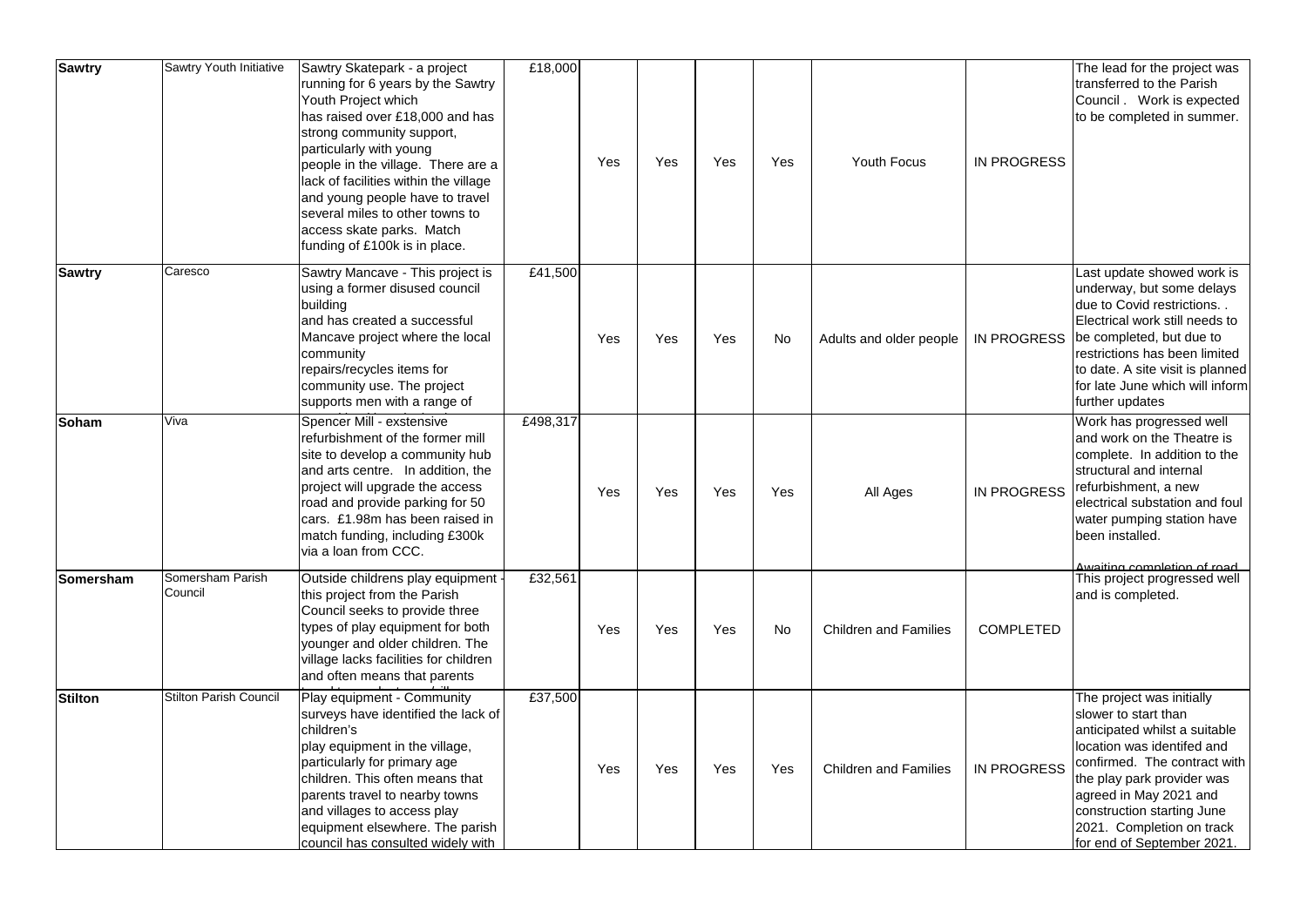| <b>Stretham, Ely</b>  |                                       | Stretham Parish Council Stretham Village Centre - The<br>existing parish rooms are<br>outdated, in poor repair and<br>unable to meet the needs of the<br>community. The parish council in<br>response has developed this<br>project to build<br>a new community hub to serve                                                    | £500,000 | Yes | Yes | Yes | Yes       | All Ages | <b>PENDING</b>   | The Village Centre project<br>has progressed more slowly<br>than anticipated due partly to<br>Covid restrictions. Site<br>locations were considered<br>and a preferred site now<br>identified, with a verbal<br>agreement in principle                             |
|-----------------------|---------------------------------------|---------------------------------------------------------------------------------------------------------------------------------------------------------------------------------------------------------------------------------------------------------------------------------------------------------------------------------|----------|-----|-----|-----|-----------|----------|------------------|--------------------------------------------------------------------------------------------------------------------------------------------------------------------------------------------------------------------------------------------------------------------|
| <b>Swaffham Prior</b> | <b>Swaffham Prior Village</b><br>Hall | Swaffham Prior Village Hall - The<br>current village hall is well used by<br>the local community, but suffers<br>from a poor layout and design<br>which means one of the two halls<br>within the building is unable to be<br>booked separately to the other<br>hall. This often means that<br>smaller bookings are unable to be | £62,000  | Yes | Yes | Yes | <b>No</b> | All Ages | <b>COMPLETED</b> | Completed in April 2021                                                                                                                                                                                                                                            |
| <b>Winwick</b>        | <b>Winwick Village Hall</b>           | Village Hall upgrade - Winwick is<br>a small village with very limited<br>community facilities, with the<br>village hall being the hub of this<br>rural community and in need of<br>upgrade and improvement. Stage<br>one of the project commenced in<br>2018, and has seen a new<br>extension built including a new            | £20,000  | Yes | Yes | Yes | <b>No</b> | All Ages | <b>COMPLETED</b> | Completed. Much of the work<br>has been completed by local<br>residents, many of whom are<br>over 70 and therefore the<br>Covid restrictions have<br>reduced the capacity of<br>volunteers. However, all<br>electrics are installed along<br>with new flooring and |